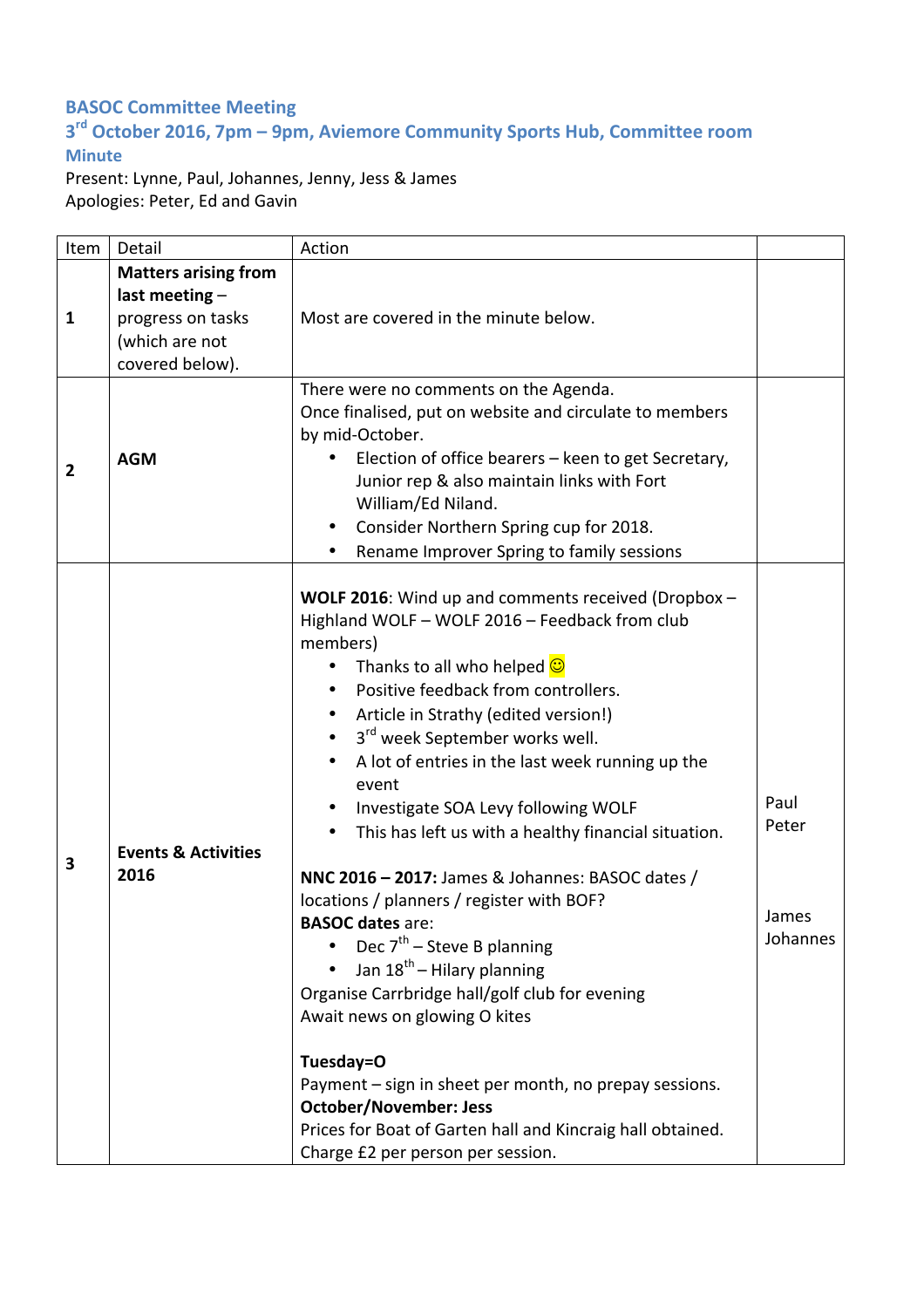|   |                                                 | <b>December/January Tuesday sessions: Lynne</b>                                                                                                                                                                                            |                     |
|---|-------------------------------------------------|--------------------------------------------------------------------------------------------------------------------------------------------------------------------------------------------------------------------------------------------|---------------------|
|   |                                                 | Sessions in Aviemore Hub.                                                                                                                                                                                                                  |                     |
|   |                                                 | Feb/March                                                                                                                                                                                                                                  |                     |
|   |                                                 | Option of Lagganlia or Glenmore Lodge for Tuesday                                                                                                                                                                                          |                     |
|   |                                                 | sessions.                                                                                                                                                                                                                                  |                     |
|   |                                                 | WOLF 2017: $23^{rd}$ & $24^{th}$ September 2017, incorporating                                                                                                                                                                             |                     |
| 4 | <b>Events &amp; Activities</b><br>2017 & beyond | VHI.<br>Locations for Middle & Relay / Sprint / SOL.<br>Officials: suggestions for Co-ordinator / Planners /<br>Organisers / Controllers.<br>Coordinator for 2017 - Johannes<br>Important to get team together early & consider locations. |                     |
|   |                                                 | Saturday<br>VHI relay first, Middle (possible mass start), sprint<br>Balliefurth? Speak to Malcolm Smith (farmer)<br>Steading is too far away - ask to borrow 3 of the 6 day<br>tents?<br>Planner: Jess Tullie, confirmed                  | James               |
|   |                                                 | Controller: Davie Frame? (note: unable to do this)<br>Aviemore (sprint)<br>Planner: Alison Campbell or Dan Harris?                                                                                                                         |                     |
|   |                                                 | Controller: Alan Halliday<br>Ceilidh: sub this out.                                                                                                                                                                                        |                     |
|   |                                                 | <b>Sunday</b><br>SOL Balavil? James in contact with estate. Other options<br>are Loch Vaa or Inshriach<br>Planner: Callum Scott?<br>Controller: Gareth Bryan Jones?                                                                        |                     |
|   |                                                 | Organisers: Jane Pottie?                                                                                                                                                                                                                   |                     |
|   |                                                 | VHI's<br>Forward email from captain of VHI team to Johannes<br>Accommodation for +100 runners required.<br>Update at next meeting                                                                                                          | Lynne               |
|   |                                                 | Schools spring 2017: Johannes & Jess<br>At the 4 <sup>th</sup> event they take part in the JUNIOR will receive<br>BASOC membership.                                                                                                        | Jess                |
|   |                                                 | <b>Royal Deeside 2017</b> BASOC is Day 4 (Thurs $3^{rd}$ August) =<br>Creag Choinnich with EckO, RR, EUOC.                                                                                                                                 |                     |
|   |                                                 | <b>Moray &amp; Highland Junior Champs:</b><br>April/May 2017. Dates to be confirmed<br>Church Wood, Heathfield or Dulnain Wood.<br>Consider improvements to scoring system<br>Discuss at next meeting                                      | Johannes<br>& James |